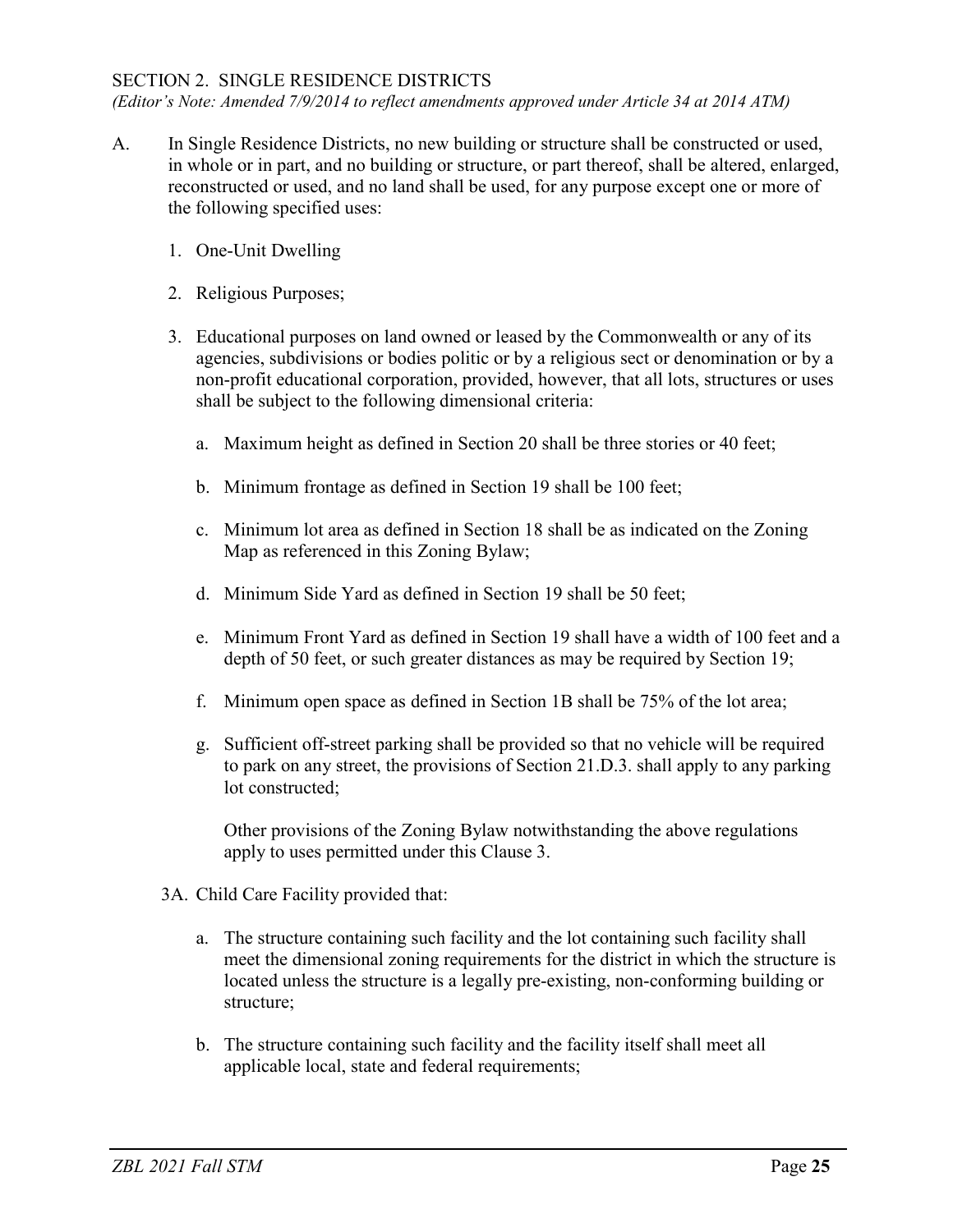- c. The fire alarm system shall be installed and tested by a qualified electrician or alarm company pursuant to National Fire Protection Association standards; test certification shall be submitted to the Inspector of Buildings and the Fire Chief with periodic testing done at intervals specified by the Fire Chief;
- d. Fenced outdoor play area, set back a minimum of 10 feet from any abutting land in single residence use, shall be provided at a ratio of not less than 75 square feet for every child at play, exclusive of the area occupied by play equipment;
- e. One off-street parking space shall be provided for every paid and unpaid employee, not resident on the premises, so that there is no on-street parking by employees;
- f. Off-street drop off and pick up area shall be provided at a ratio of one space for every 3 children, unless drop off and pick up area can lawfully be provided on a street abutting the lot;
- g. Off-street parking areas devoted to the parking of 5 or more vehicles shall comply with the Screening requirements contained in Section 21.D.3. and;
- h. A Child Care Facility located within a Single Residence District shall not exceed a floor area of 2,500 square feet.
- 4. Club, except a club the chief activity of which is a service customarily carried on as a business;
- 5. Agriculture, horticulture, floriculture, including the use of the premises for the sale of natural products raised thereon except as follows:
	- a. A farm devoted principally to the raising of poultry, horses, domestic animals or other livestock for sale is prohibited unless it meets the minimum acreage requirement as provided in Chapter 40A Massachusetts General Laws, as amended;
	- b. The use of any premises for the sale of loam is prohibited.
- 6. Home Occupations being lawfully conducted prior to October 24, 1977, subject to any and all restrictions or conditions in effect on said date; and other home occupations provided, however, that as the result of the home occupation:
	- a. There shall be no activity, and no equipment or process shall be used, in the conduct or as the result of the conduct of a home occupation, which disrupts or disturbs the customary character of a residential neighborhood;
	- b. There shall be no employees not resident on the premises;
	- c. There shall be no pickup or delivery of products and/or articles at the premises that is not customary in a residential area;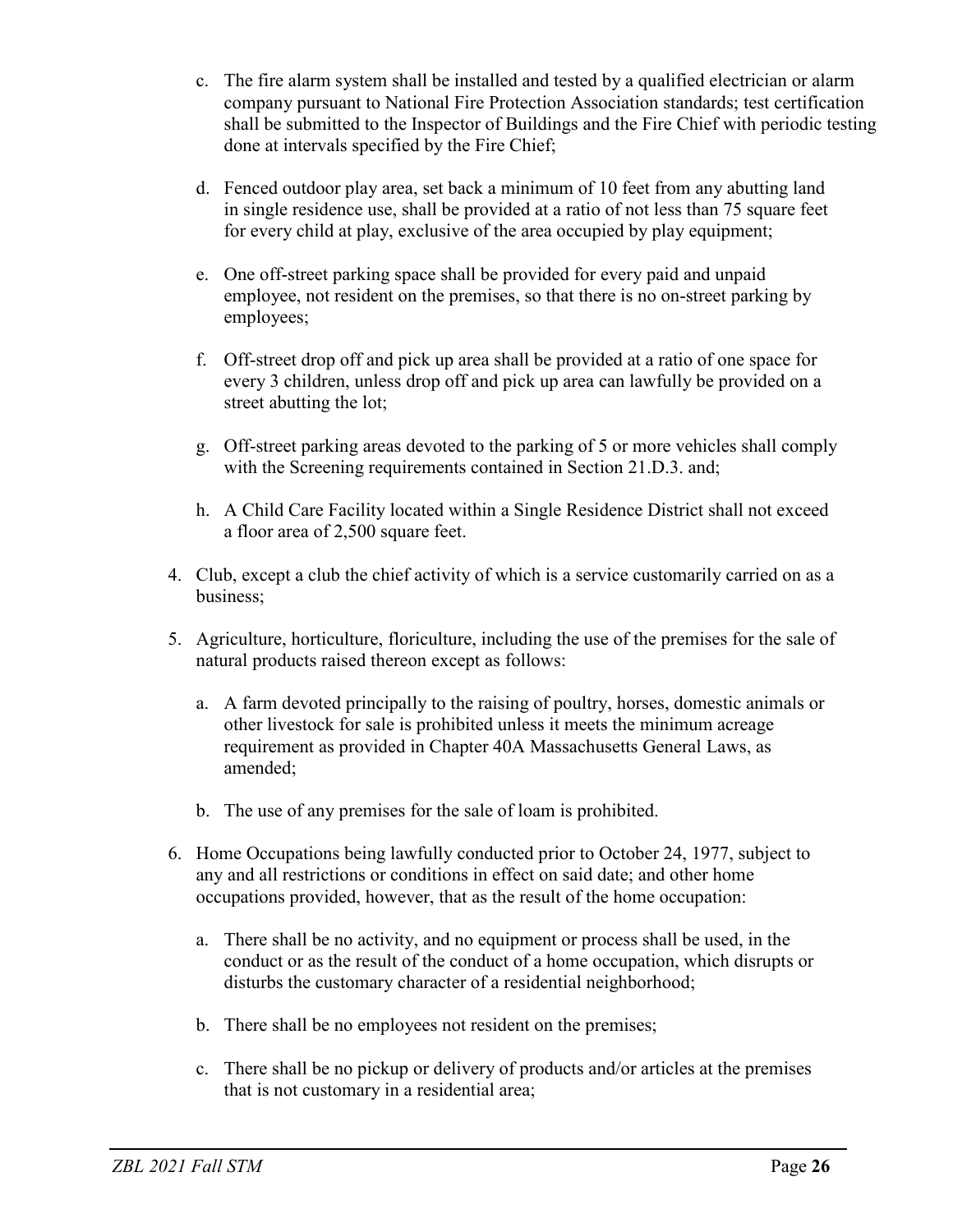- d. No sign advertising, or incidental to the home occupation shall be displayed on the property;
- e. There shall be no outdoor storage of products or materials;
- f. There shall be no change in the outside appearance of the premises, including building and grounds;
- g. There shall be no additional parking permitted;

Upon receipt by the Inspector of Buildings of Notification, in form acceptable to the Inspector of Buildings, from the person or persons wishing to conduct a home occupation, of the intention to conduct said home occupation, home occupations complying with the above standards are permitted as a matter of right.

- 7. Such accessory uses as are customary in connection with the uses enumerated in clauses 1, 2, 3, 4, 5, or 6, and are incidental thereto, including a private garage and a private stable.
- 8. Any of the following additional uses upon the granting of a special permit as provided in Section 25:
	- a. Residence for not more than two families, or boarding or lodging house, but not a restaurant; provided, however, that the building so used was in existence when this Bylaw took effect; and provided further that the Board of Appeals make a written finding that the original building can no longer be used or adapted at a reasonable expense and with a fair financial return for a use regularly permitted in the district.
	- b. Educational purposes in addition to those permitted under clause 3. hereof, and any non-profit purpose, not to include Registered Marijuana Dispensaries, provided that:
		- i. Sufficient off-street parking shall be provided so that no vehicle will be required to park on any street, the provisions of Section 21.D.3. shall apply to any parking lot constructed;
		- ii. No sign identifying the premises shall be displayed on the property except in accordance with Section 22A.C.1.a.4. of this Zoning Bylaw;
		- iii. There shall be no disturbance or disruption to any residential neighborhood caused by or as the result of any use permitted under this subclause.
	- c. Public, semi-public institution of a Philanthropic, Charitable or Religious character.
	- d. Community Group Residence in an existing building having a single kitchen facility subject to the following conditions, limitations and dimensional criteria: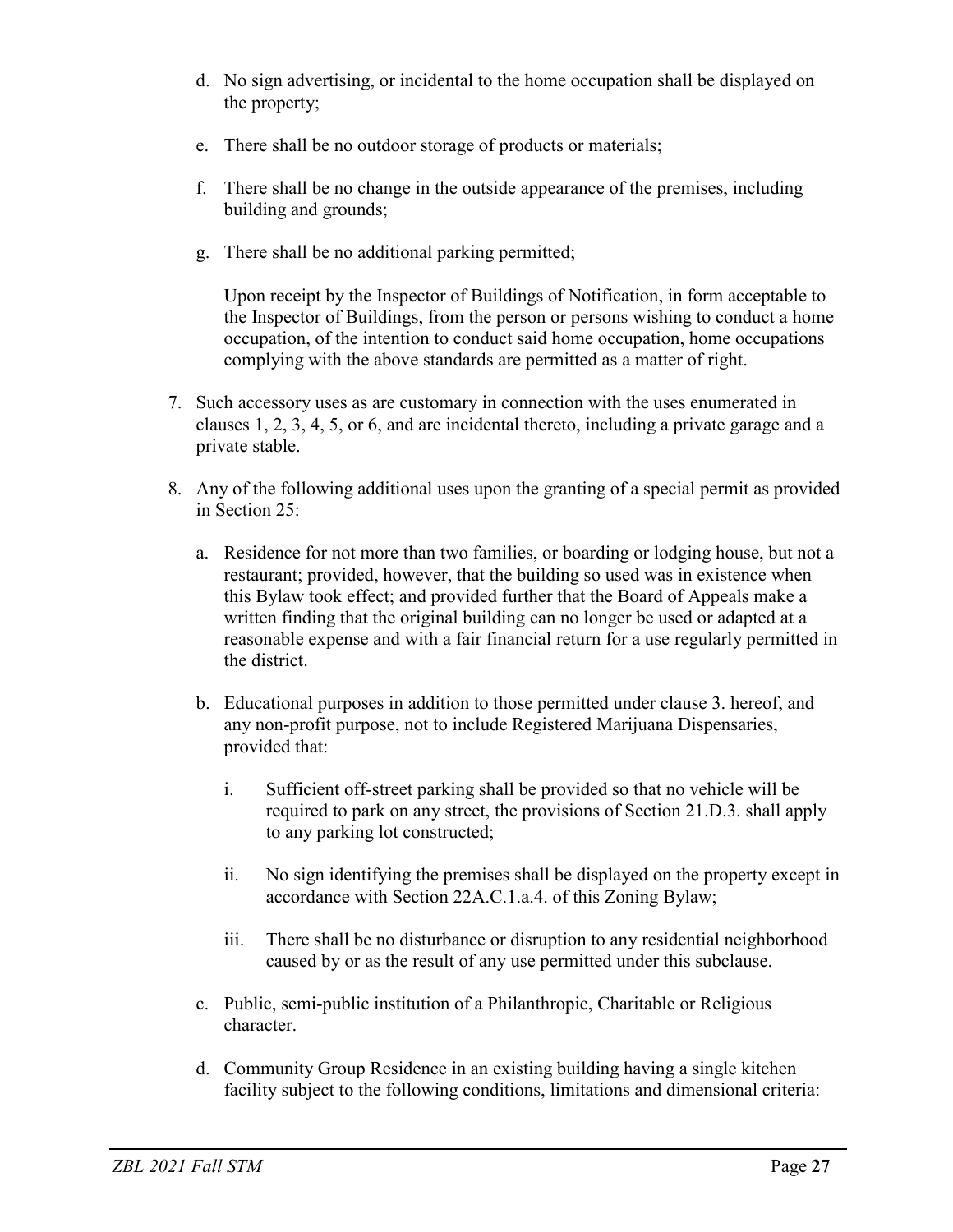- i. There shall be no disturbance or disruption to any residential neighborhood caused by the Community Group Residence or as a result of the operation of the Community Group Residence;
- ii. The Special Permit Granting Authority shall not grant a special permit for a Community Group Residence where there is another similar facility located within a one half mile radius;
- iii. The number of persons residing on the premises shall not exceed the limits contained in Section 424 of the State Building Code;
- iv. Minimum lot area as defined in Section 18 shall be as referenced in this Zoning Bylaw;
- v. Minimum Side Yard as defined in Section 19 shall be 30 feet;
- vi. Minimum Front Yard as defined in Section 19 shall be 30 feet or such greater distance as may be required by Section 19;
- vii. Minimum open space as defined in Section 6A shall be 50% of the lot area;
- viii. Sufficient off-street parking shall be provided so that no vehicle will be required to park on any street; the provisions of Section 21.D.3. shall apply to any parking lot constructed;
- ix. There shall be provided a minimum of one bedroom for every two persons residing on the premises;
- x. No permit shall be issued or renewed for periods of more than 2 years.
- e. Telephone exchange provided there is no service yard or garage; unless otherwise provided for under Section 15 of this Zoning Bylaw.
- f. Removal of sand, gravel, rock, clay, loam or sod there from; except that no such permission shall be required for the removal of such materials incidental to excavation necessary for the construction of a building in accordance with a permit which has been issued by the Building Inspector or for the construction of a private way in accordance with a subdivision plan which has been approved by the Planning Board and recorded with Norfolk Deeds or filed in the Land Court if the land is registered.
- g. Residence where more than three (3) persons reside together as a single Housekeeping Unit and where such persons are not related to one another by blood, adoption or marriage.
- h. Home occupations in addition to those permitted under clause 6 hereof, provided, however, that as the result of the home occupation: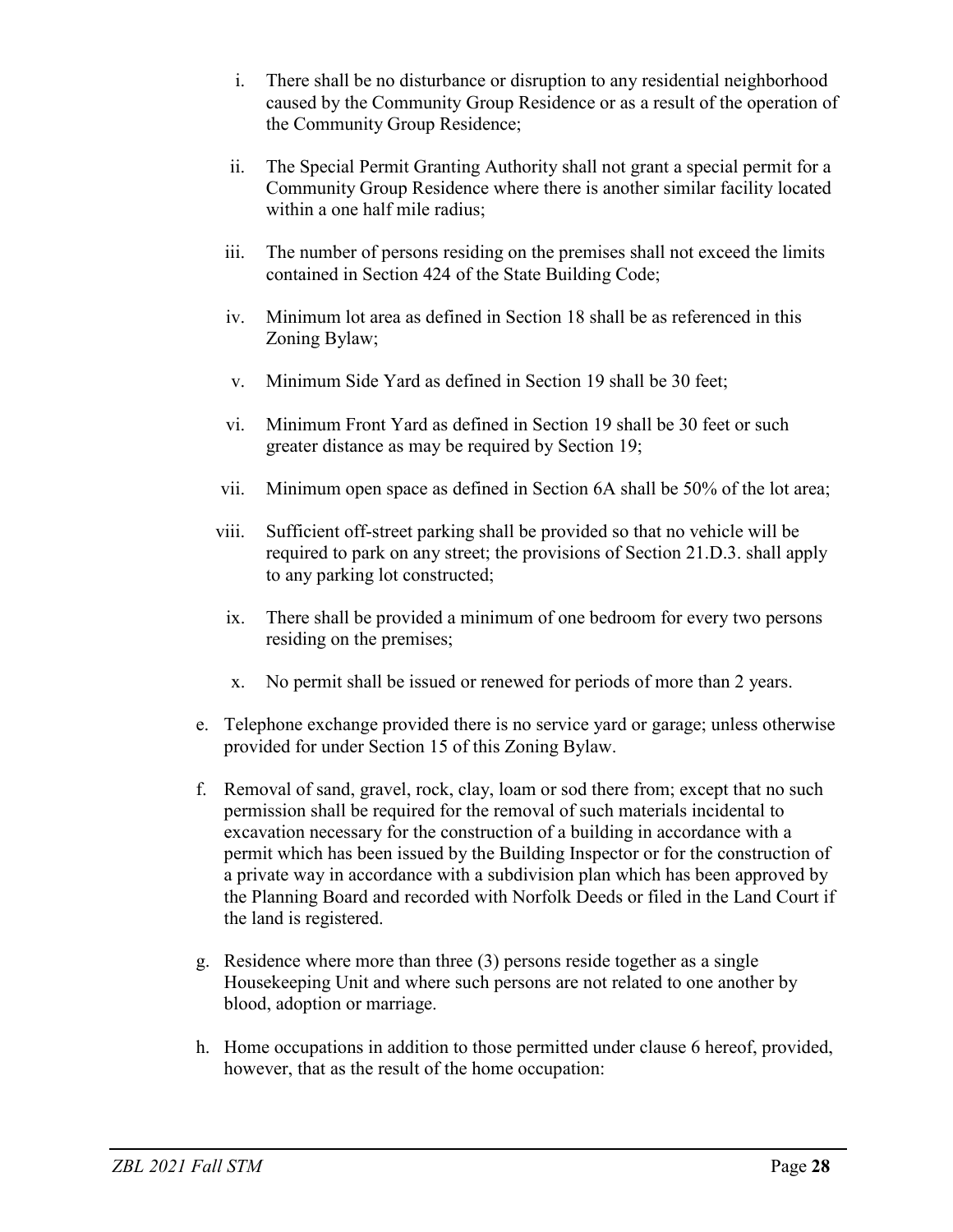- i. There shall be no activity, and no equipment or process shall be used, in the conduct or as the result of the conduct of a home occupation, which disrupts or disturbs the customary character of a residential neighborhood;
- ii. There shall be no pickup or delivery of products and/or articles that is not customary in a residential area;
- iii. No sign advertising, or incidental to the home occupation shall be displayed on the property except in accordance with Section 22A of this Zoning Bylaw;
- iv. There shall be no outdoor storage of products or materials;
- v. There shall be no change in the outside appearance of the premises, including buildings and grounds, that is not in keeping with the residential character and appearance;
- vi. There shall be provision for parking on the premises so that no vehicle will be required to park on any street. The required parking area shall retain the character of the residential neighborhood. No substantial enlargement of the width of the residential driveway or other alteration of the driveway within the Front Yard setback shall be allowed in order to meet this requirement.
- vii. There shall not be more than the equivalent of two full-time non-resident employees;

and provided, further, that no permit shall be issued for more than three years or renewed for periods of more than three years;

- i. Municipally owned or operated public parking lot or other public use.
- j. Off-street parking as a non-accessory use subject to the following criteria:
	- i. The non-accessory use parking shall not cause a significant disturbance or disruption of any residential neighborhood, in terms of safety, noise, traffic, appearance, or noxious odors;
	- ii. The non-accessory use parking shall not cause there to be fewer than the number of parking spaces available for accessory use parking as are required under Section 21.D.2.;
	- iii. There shall be no reduction in area devoted to landscaping and screening as required by Section 21.D.3.;
	- iv. The non-accessory use parking will not detract from the use of the parking lot for the accessory use; and
	- v. Special Permits issued under this paragraph shall be subject to annual renewal.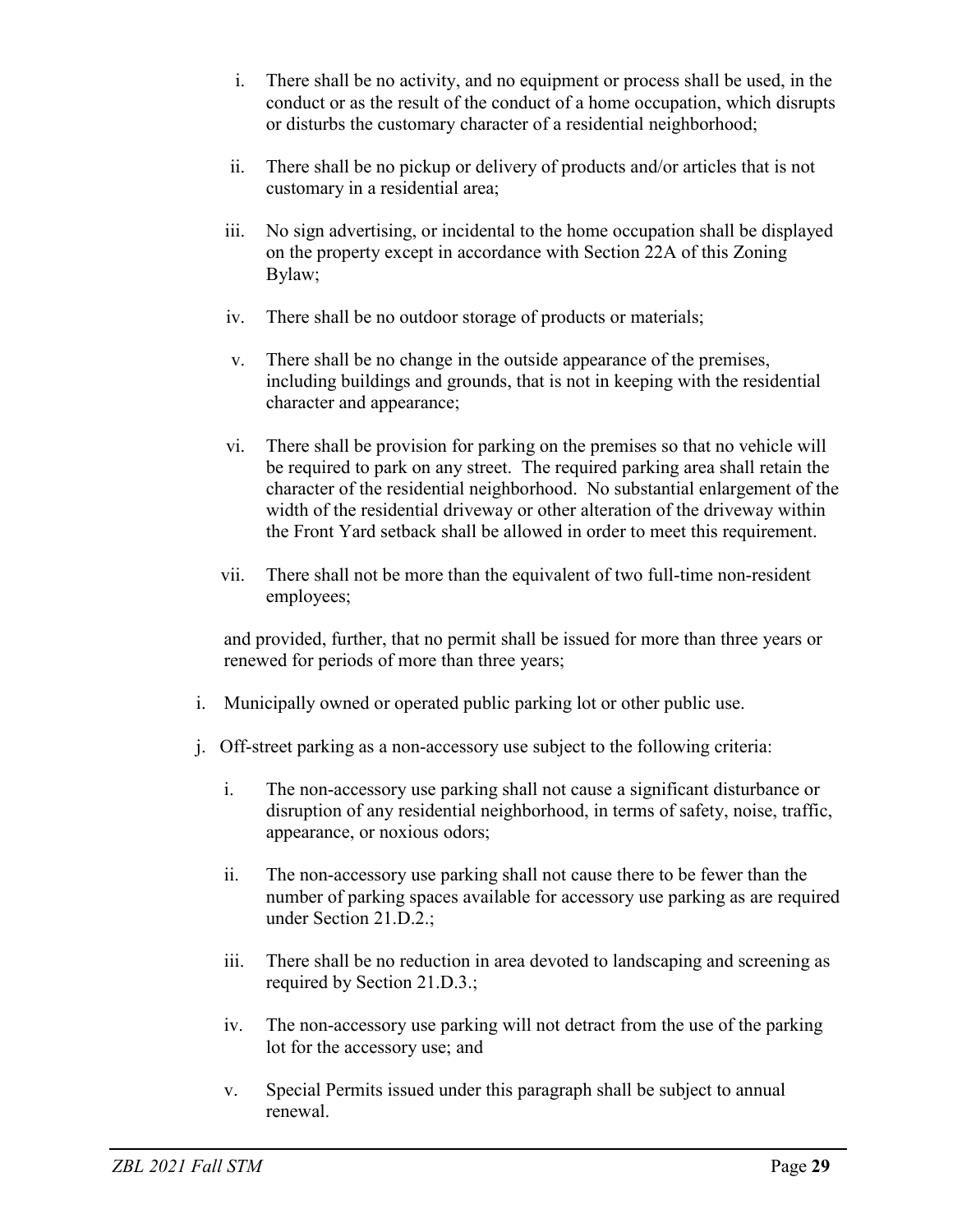- k. Such accessory uses as are customary in connection with any of the above subclauses and are incidental thereto.
- 9. Air Navigation Facility as defined in Massachusetts General Laws; if permission is, in each case, obtained by a two-thirds vote at a Town Meeting duly called for the purpose and if the Special Permit Granting Authority subsequently issues a special permit in accordance with Section 16A and Section 25, subject to the following:
	- a. All requirements, rules and regulations of the Federal Aviation Administration (FAA) and the Massachusetts Aeronautics Commission (MAC) shall be satisfied, and certification and approval by the FAA and the MAC shall be maintained;
	- b. Special permit submissions shall be accompanied by a report which contains:

a noise assessment indicating the anticipated noise levels at the nearest residences, streets and roads and any noise mitigation measures;

nature and frequency of use;

a report on lighting and prevailing wind direction including approach and departure patterns showing any existing structures within the glide paths; and

a report on proposed air navigation facility maintenance programs.

- c. Air Navigation Facilities shall not be located less than 500 feet of any Wellesley residential street, residence, public school or playground;
- d. Air Navigation Facilities shall not create noise levels greater 65 db at any property line of a Wellesley residence;
- e. Air Navigation Facilities shall be subject to other requirements and conditions as may be determined by the Special Permit Granting Authority on a case by case basis; and
- f. A special permit for an Air Navigation Facility shall be subject to annual renewal.

The Special Permit Granting Authority may establish a standard format and content for the submission of applications for approval for an Air Navigation Facility.

The requirements of this paragraph 9. do not override, supersede or replace any FAA or MAC requirements which may be more restrictive. FAA and MAC requirements shall govern in such instances in the event of a conflict.

9A. Any of the following additional uses, if the location of the lands intended for such use has been approved in writing by the Board of Health and if permission in each case is obtained by a majority vote at a Town Meeting: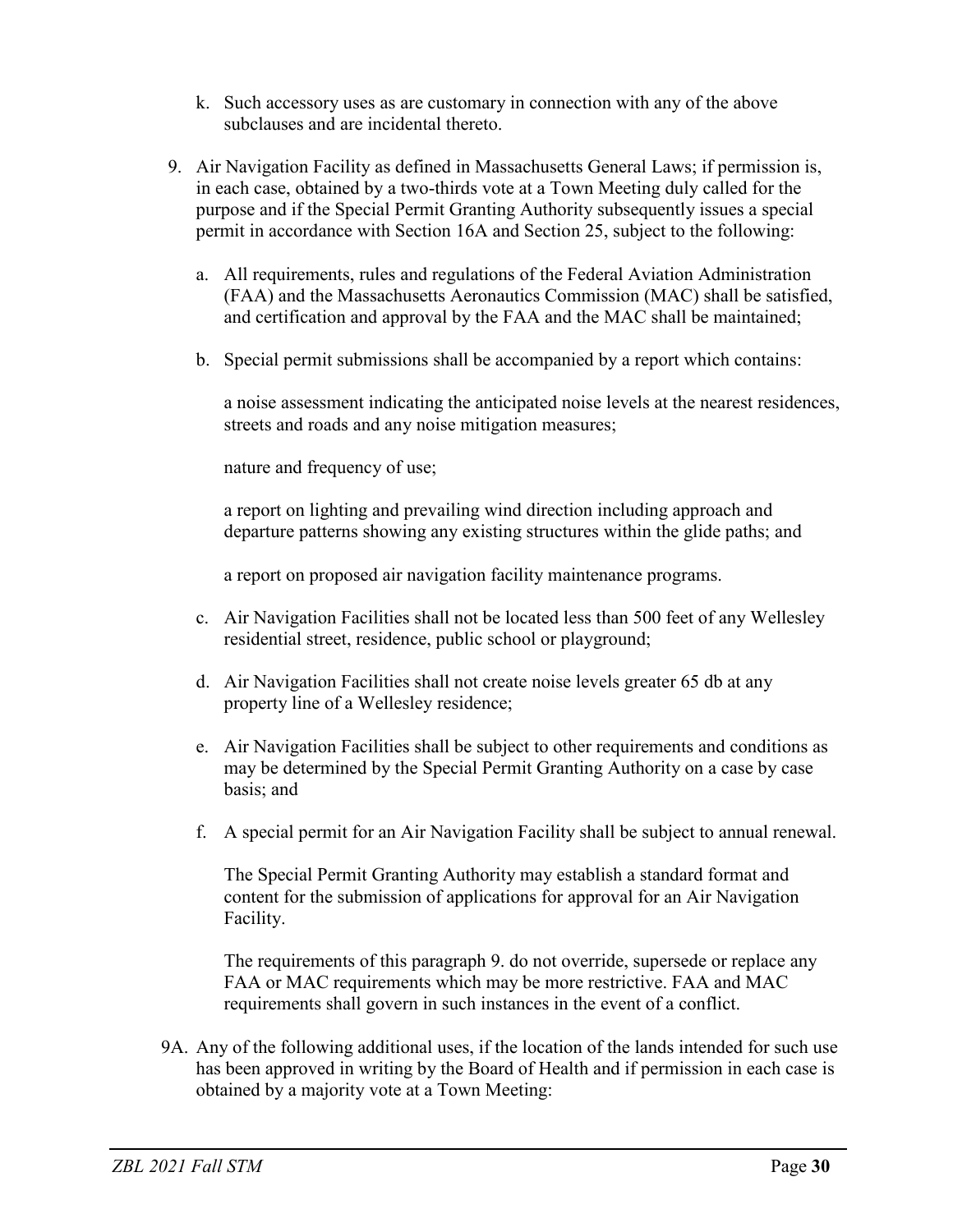- a. Cemetery (burial use), provided, however, that where a cemetery is hereafter approved and permitted under this Section and is contiguous to land used or zoned for residential use, the use of the land for a distance of not less than twenty (20) feet into such cemetery land from the border line with such contiguous residential property shall be subject to the following conditions:
	- i. Structures or buildings or portions thereof shall not be erected within said twenty (20) foot area;
	- ii. Burials shall not be made therein;
	- iii. Natural growth of trees and shrubs shall be maintained within said twenty (20) feet.
- 10. Use by the Town of a building, structure or land for its Municipal Light Plant or its Water Works Plant if, upon application by the Board of Public Works, the Special Permit Granting Authority shall grant a special permit in accordance with Section 25 of this Zoning Bylaw.
- 11. Conversion of a building and site previously used for a municipal purpose to a use permitted in Residential Districts provided, such use shall have been recommended to the Town Meeting by the Select Board as being in the Town's best interest; and provided, further, such use shall be approved by a two-thirds vote of a Town Meeting and be subject to a special permit as hereinafter provided.

In addition to said recommendation of the Select Board, the Planning Board shall hold a public hearing and make a report to the Town Meeting as to whether there is a need for the use in the Town and whether the use is consistent with the Town's Comprehensive Plan and compatible with surrounding uses. Failure of the Planning Board to make such a report shall not invalidate Town Meeting approval. Plans of the proposed use shall be made available for public review in the offices of the Select Board and the Planning Board for at least two weeks prior to the public hearing. Said plans shall conform to the specifications for preliminary plans contained in the adopted Design Review Procedures and any additional procedures that may be adopted by the Select Board.

Following the dissolution of the Town Meeting, the Zoning Board of Appeals may grant a special permit in accordance with Section 25 which shall include the plans and conditions approved by said Town Meeting vote and any further conditions which the Planning Board shall deem consistent with said Town Meeting approval and the public safety and convenience.

B. Project Approval

The provisions of Section 16A shall apply.

C. Inclusionary Zoning

The provisions of Section 16B shall apply.